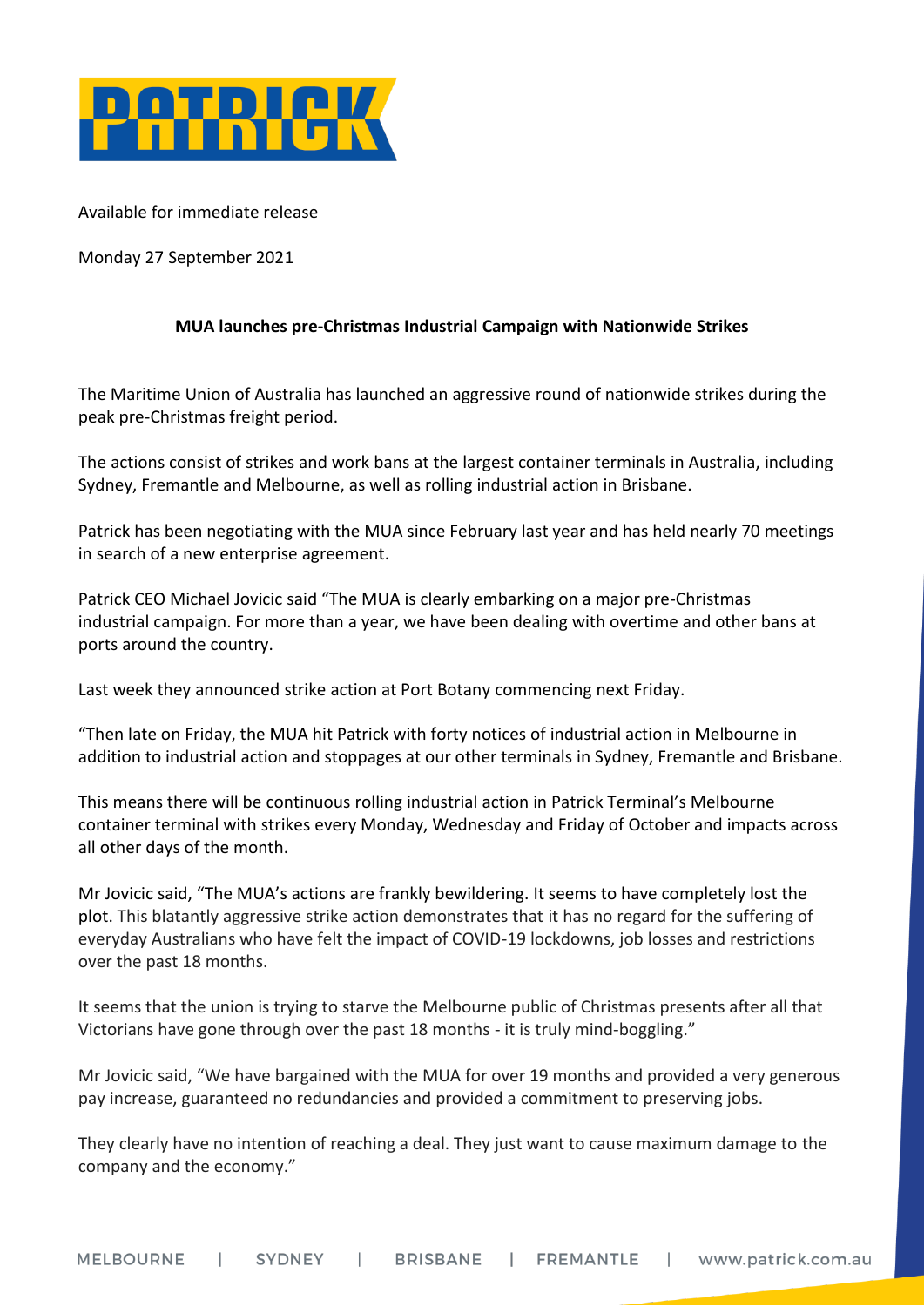

Over 40% of all container freight in Australia comes through Patrick terminals and the impact of this selfish industrial action will have ramifications for all Australians.

The Peak Industry body Shipping Australia published an [update](https://www.shippingaustralia.com.au/waterfront-stoppages-will-hurt-the-economy-and-everyday-australians/) on Friday stating that: Given the central and vital importance of freight, shipping and ports, it is fair to say union-led disruption to their activities will adversely impact the lives of everyday Australians. It can really cause a lot of problems to large numbers of people who are not involved in the dispute. It's a mess.

Shipping Australia CEO Melwyn Noronha commented: "The national economy is under pressure because of the ongoing lockdown. Many Australians are unable to work because of lockdowns. And it is now, during these times of a twin health and economic crises, that the maritime union seeks to try and cripple the waterfront? It is now that the union wants to engage in action that will adversely affect everyday Australians?"

-ends-

## **BACKGROUND**

Patrick has offered the following to the MUA over the past 12 months:

- 2.5% year on year increase for four years
- Guaranteed job security with no forced redundancies
- Commitment to preserving jobs with a focus on permanent roles
- Caps on usage of casual labour

## **Existing pay and conditions before pay-rise.**

## Port Botany

On average a full-time employee at Port Botany on a 35-hour roster earns \$172,124 per annum inclusive of bonuses and overtime. The average number of days worked for this is 198.

## Melbourne

On average a full-time employee at East Swanson Dock on a 35-hour roster earns \$151,048 per annum inclusive of bonuses and overtime. The average number of days worked for this is 162.

## Brisbane

On average a full-time employee at Brisbane on a 35-hour roster earns \$153,880 per annum inclusive of bonuses and overtime. The average number of days worked for this is 173.

2